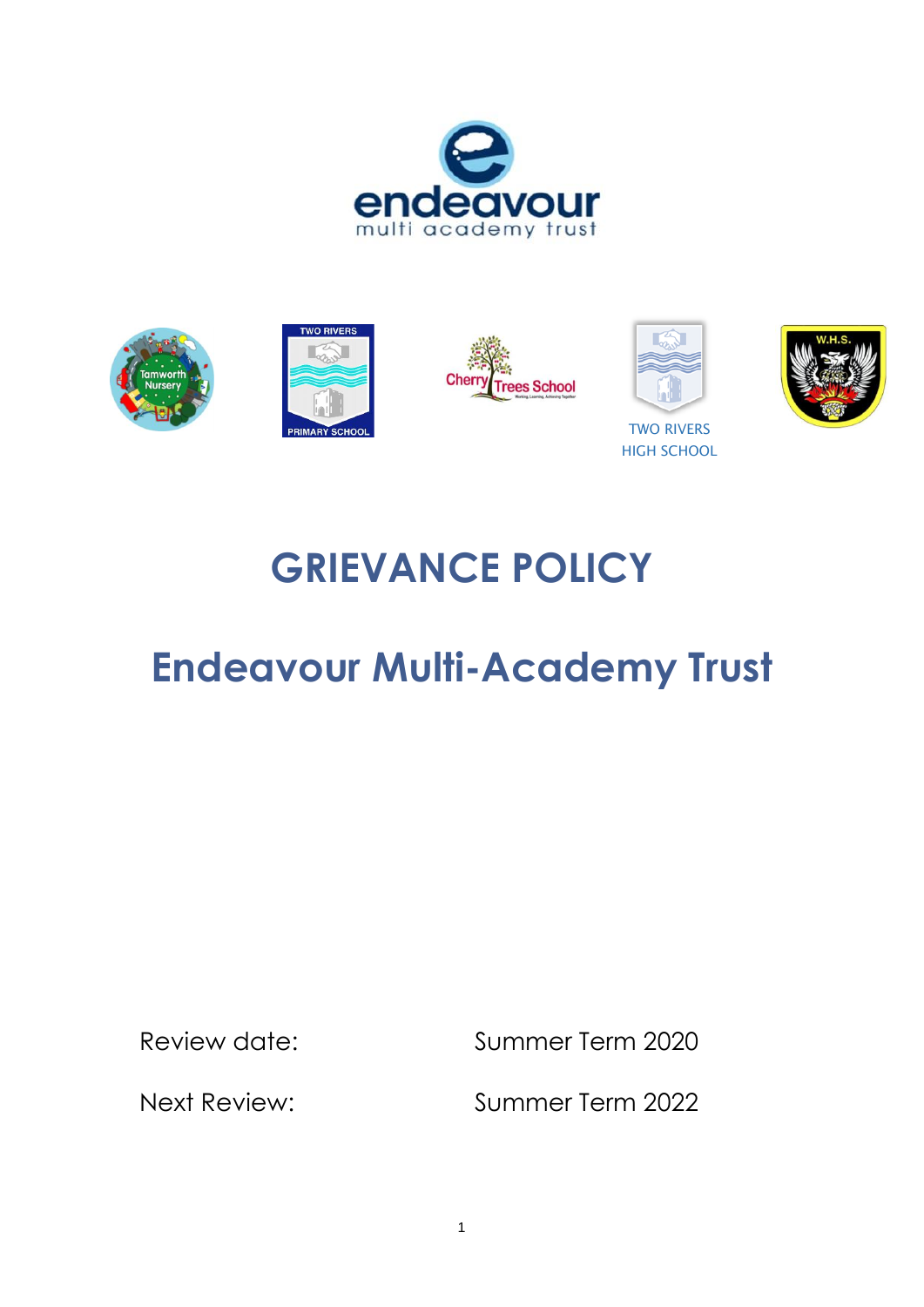As an organisation, we believe that it is important that colleagues have the facility to raise any grievances relating to their employment and that these are dealt with promptly, fairly, consistently and without delay. The purpose of this policy and procedure is to give you the opportunity to raise grievances either informally or formally.

Any reference to "the Trust" refers to Endeavour Multi Academy Trust.

The 'appropriate level of authority' should be determined according to Endeavour Multi Academy Trust's governance structure/scheme of delegation.

This policy applies to employees of Endeavour Multi Academy Trust, referred to in this policy as colleagues.

The policy and procedure applies to all colleagues, regardless of length of service, but does not form part of the contract of employment and can be varied from time to time and in consultation with the recognised trade unions.

The procedure does not apply once you have left Endeavour Multi Academy Trust.

The policy and procedure is commended for adoption by governing bodies for application to all colleagues employed in schools.

#### **General Principles**

A grievance is a concern, problem or complaint that a colleague raises with the Trust. If your grievance relates to bullying or harassment in accordance with the Harassment and Bullying Policy then you must use this grievance procedure to address it.

This procedure cannot be used as an additional means of appeal against a decision or sanction under another policy.

If you raise a grievance, or support someone in raising their grievance, you will be protected from detriment and will not be victimised or placed at any disadvantage as a result of raising or supporting a grievance.

If your grievance is proven to be knowingly malicious or vexatious, you will be subject to disciplinary action and formal action may be taken against you in line with the Disciplinary Policy and Procedure.

You can use this procedure either on your own or collectively with colleagues, otherwise known as a collective grievance.

We are committed to equality and diversity and will make reasonable adjustments to the application of this policy and procedure where necessary and in line with our Equal Opportunities Policy.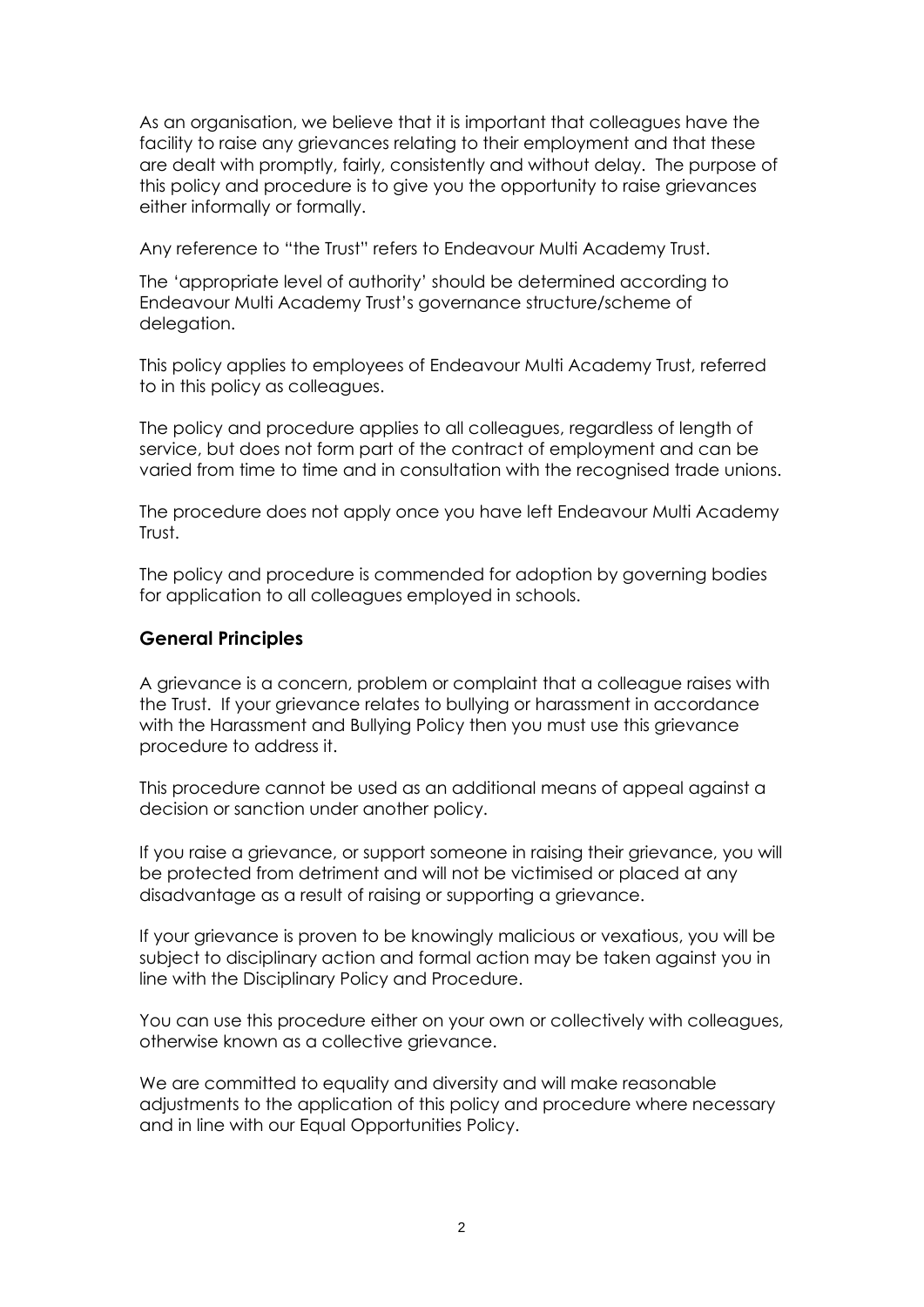## **Link with Other Policies and Procedures**

The Trust has various procedures for dealing with complaints, it may be that the grievance procedure is not the most appropriate to address your complaint.

### **Whistleblowing Policy**

If your complaint relates to possible malpractice, wrongdoing or illegal activities which you wish to report, the complaint should be made in accordance with the Trust's Whistleblowing policy and procedure. However you may also raise the matter as a grievance under this procedure if you feel that you have been directly affected by the matter in question or believe you have been treated less favourably for raising the matter.

#### **Disciplinary/Performance Improvement Policy**

Where you raise a grievance during disciplinary/performance management proceedings

- The disciplinary/performance management proceedings may be temporarily suspended in order to deal with the grievance or
- The grievance and disciplinary/performance management may be run concurrently where they are related

## **Managers Responsibility**

All managers should:

- comply with the requirements set out in this policy and procedure and observe the time requirements.
- ensure that at all times they treat the process as confidential.
- promote and operate the Grievance Policy and consider any grievances fairly and thoroughly.
- try to resolve the grievance without delay.
- where appropriate, ensure that mediation has been explored and offered to parties as a way of resolving the grievance before it reaches the formal stages.
- create and maintain a good working environment while the grievance is being handled.
- personally support all parties affected by the grievance.
- ensure that notes are kept and shared with the parties as appropriate.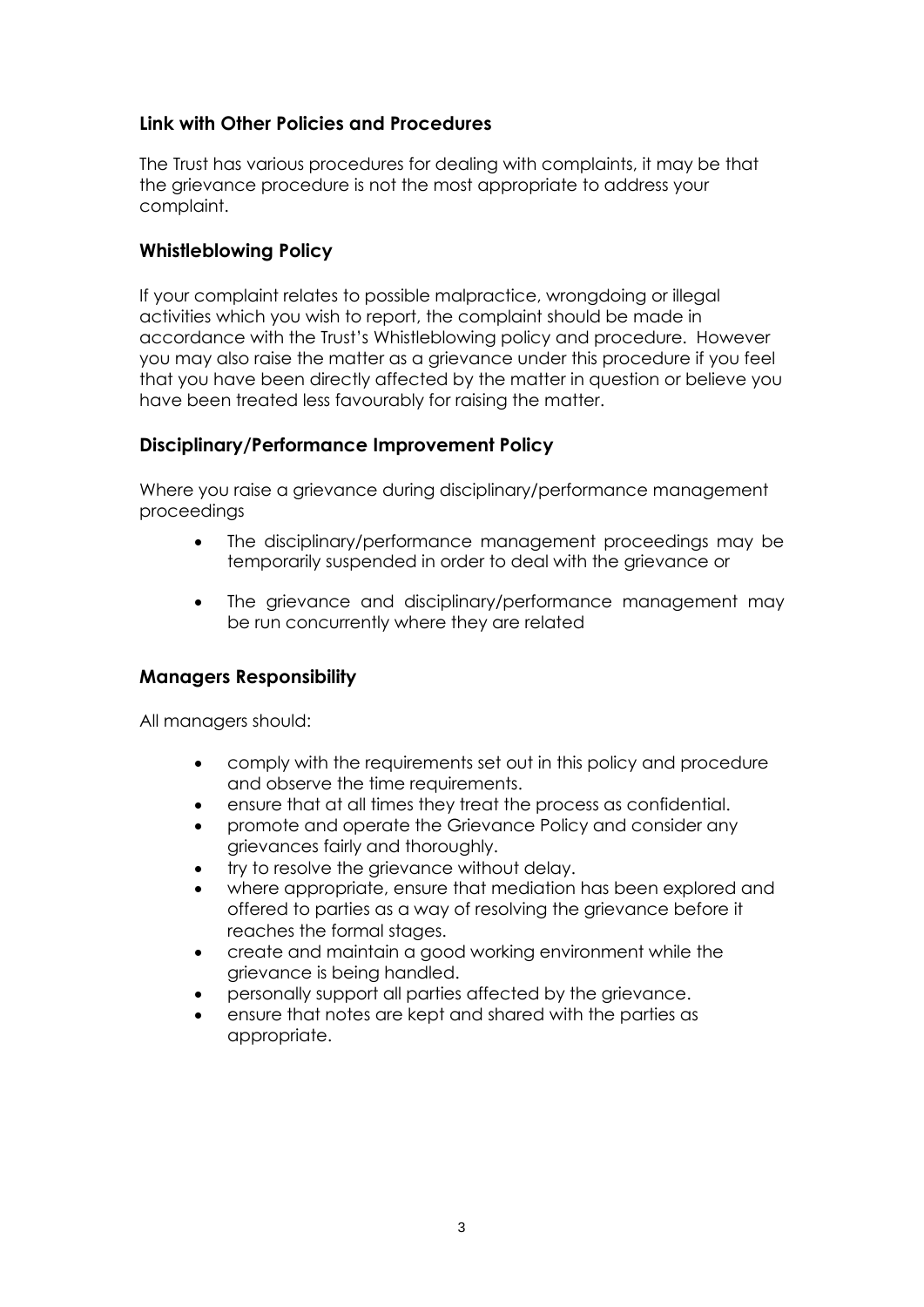### **Status Quo**

For the purposes of this procedure, 'status quo' means the working arrangements or practices in place immediately before the event causing the grievance.

The status quo will apply (except where working practices are dangerous, where there would be a breach of statute, or where there would be a significant impact on colleagues welfare) until the issue has been resolved or the formal stages of the procedure have been completed.

#### **Mediation Service**

Mediation is a confidential process that seeks to help colleagues resolve disputes in the workplace. Mediation is an informal process where colleagues involved in a dispute or whose relationship is under strain, have the opportunity to air their differences in a voluntary, safe, confidential meeting with the other party, in the presence of a mediator.

Mediation can be used at any point in the procedures, for example where, other informal approaches have been unsuccessful, or if you do not feel that the formal procedure is the right option, you may want to consider mediation as an alternative to the formal procedure. Mediation is a voluntary option and it can only be used when both parties agree to take part. There is no penalty or detriment if you choose not to participate in a mediation process.

If both parties agree to engage in the mediation process as a way of resolving their issues, then the manager must contact HR or the Mediation Coordinator direct as soon as possible so that a mediator can be arranged.

If you go through mediation and it is not successful, you can then go through the formal grievance procedure.

If you have raised a grievance and decide to pursue mediation, the grievance may be paused while the mediation is taking place. If the issue is resolved informally or through mediation, the formal grievance will be closed.

## **Right to be Accompanied**

You have the right to be accompanied by a companion at any meeting as part of the grievance procedure. The companion may be a fellow colleague, a trade union representative or an official employed by a trade union.

The companion is allowed to address the meeting, to put and sum up your case, respond on your behalf to any views expressed at the meeting and confer with you during the meeting.

Under this procedure, you do not have the right to be accompanied by anyone else (such as a spouse, partner, other family member or legal representative) apart from those people already referred to above.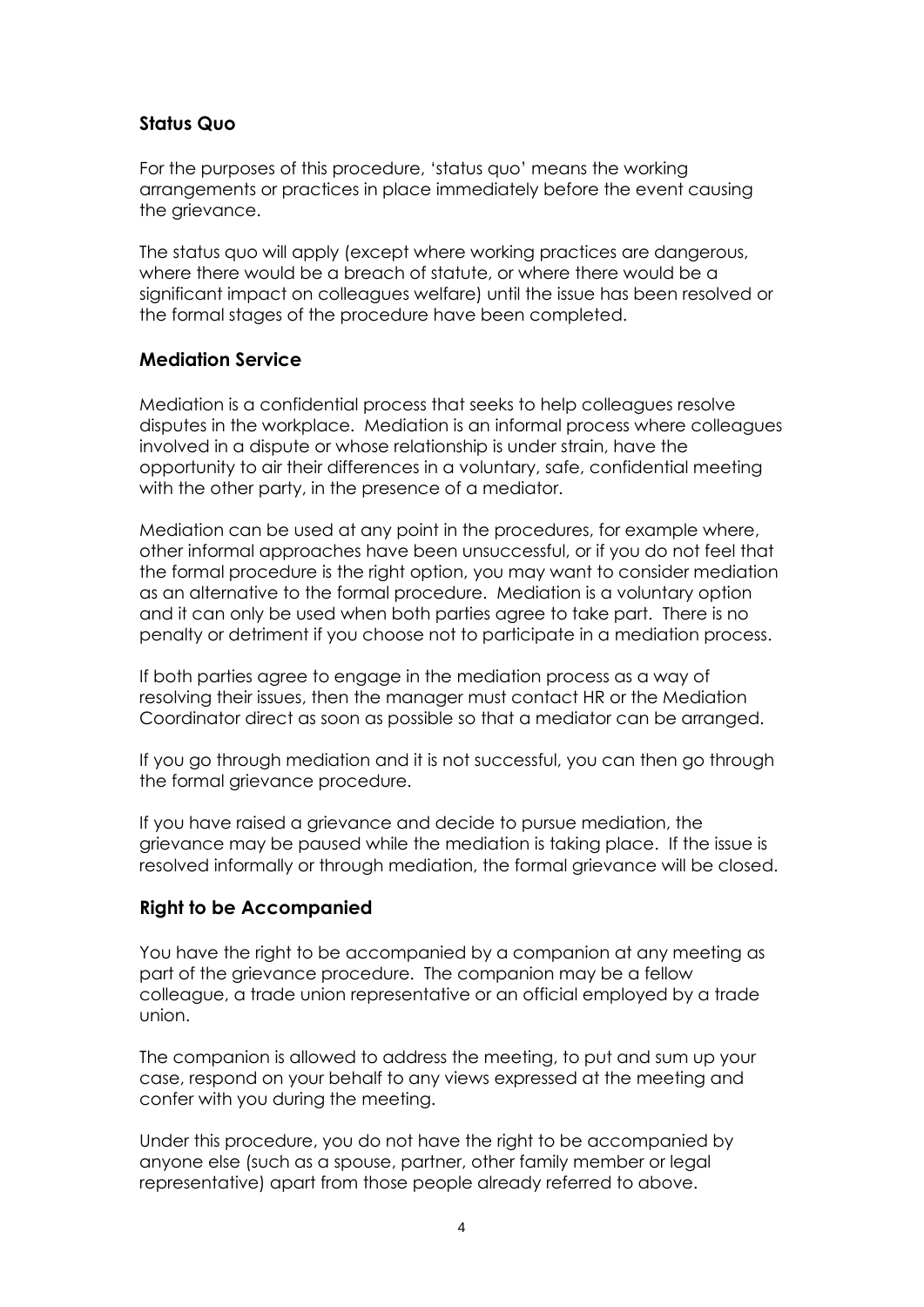It would not normally be reasonable for you to insist on being accompanied by a companion whose presence would prejudice the meeting nor would it be reasonable for you to ask to be accompanied by a companion from a remote geographical location if someone suitable and willing was available on site.

Where appropriate, eligible colleagues, for example those with disabilities or language difficulties, may have the attendance of a supporter or interpreter.

### **The Grievance Stages**

#### **Stage 1 - Informal Procedure**

Many issues or concerns can be dealt with on an informal basis, outside of the formal grievance procedure through discussion with your line manager and we would encourage this. You should make it clear to your manager that you are raising your grievance informally and you should clarify what outcome you are seeking. You must give your manager reasonable time to deal with your complaint informally.

If your complaint is about your line manager then you can discuss the matter with your manager's manager in the first instance. No action will normally be taken unless agreed with you first.

## **Stage 2 – The Formal Procedure**

If your grievance has not been resolved informally or you feel that the informal process is not appropriate, then you can raise the matter formally. To do this, you (or your companion) must put your complaint in writing to your line manager making it clear that you wish to raise the matter as a grievance. If the grievance concerns your line manager, then you should send your grievance to your manager's manager.

Your complaint should explain the basis of your grievance, and it will be helpful to include any relevant dates, facts and any thoughts you may have on the outcome you are seeking.

If you choose to follow the formal route, on receipt of the grievance your line manager will:

- arrange a meeting with you to discuss the grievance.
- ensure the meeting is in private.
- respect your confidentiality.
- take notes of your grievance at the meeting.
- carefully consider all the points raised and agree with you any steps or actions to try and resolve the grievance.

Where reasonably practicable, the meeting will be held within **10 working days** of receipt of the written grievance and sooner where the grievance is related to harassment or bullying.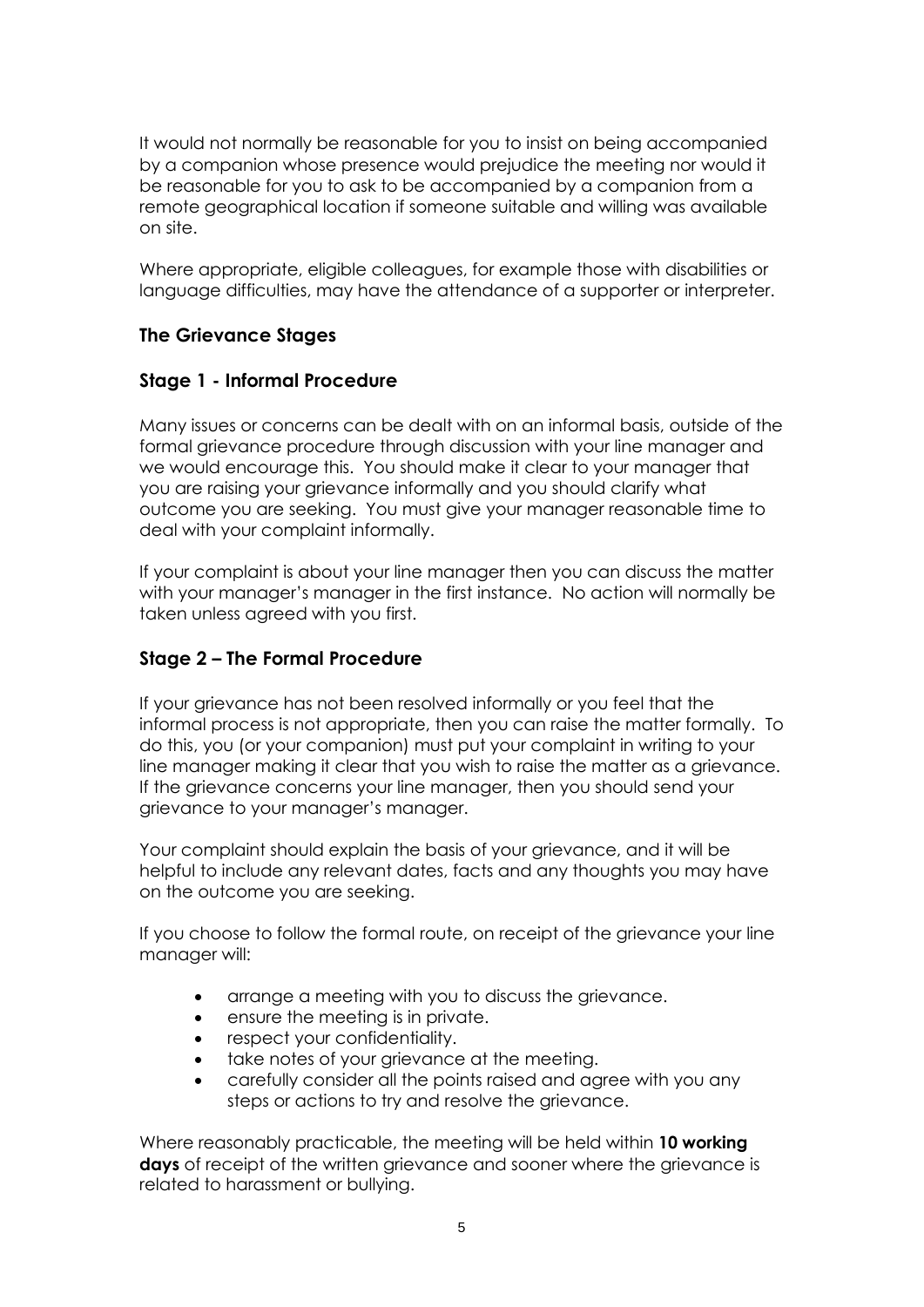Depending on your grievance, your complaint may need to be investigated and the meeting may need to be adjourned. A further meeting will be arranged with you following the investigation. You will be kept informed of the progress of the investigation. Investigations will be dealt with as confidentially and sensitively as possible, in line with the Investigations Procedure.

Once your grievance has been considered your line manager will write to you with the outcome within **10 working days**. You will also be advised of your right of appeal should you be dissatisfied with the decision and to whom your appeal should be made.

## **Stage 3 – The Appeal**

If you are not satisfied with the outcome at Stage 2, you may appeal the decision. Your appeal must be in writing and set out the grounds of your appeal in line with the list below and include all the information you wish to rely on at the appeal meeting. You must send your appeal to the Appeal Deciding Manager<sup>1</sup> within **5 working days** of the date you received the letter notifying you of the grievance decision.

You must be appealing against either:

- the finding that your grievance was not upheld where the evidence does not support this finding.
- the fact that you don't feel the correct procedure was followed.
- the fact the new evidence has come to light that would change the outcome.
- the outcome is inconsistent with how others have been treated.

You will be invited to the meeting in writing in accordance with the Formal Meeting/Hearing/Appeal Procedure. You will be given at least **10 working days**' notice of the Appeal Meeting to consider your appeal and any suggestions you have for resolving the grievance. You have the right to be accompanied at the Appeal Meeting by your companion.

## **Outcome**

The outcome of the appeal may be to overturn or confirm the original decision or apply a different resolution. The Appeal Deciding Manager will either recall the colleague to the Appeal Hearing or will write to the colleague confirming their decision. The appeal outcome will be confirmed in writing within **10 working days** of the Appeal Hearing. There is no further right of appeal.

<sup>1</sup> In schools and Academies the appeal hearing should be conducted by a Panel of Governors.